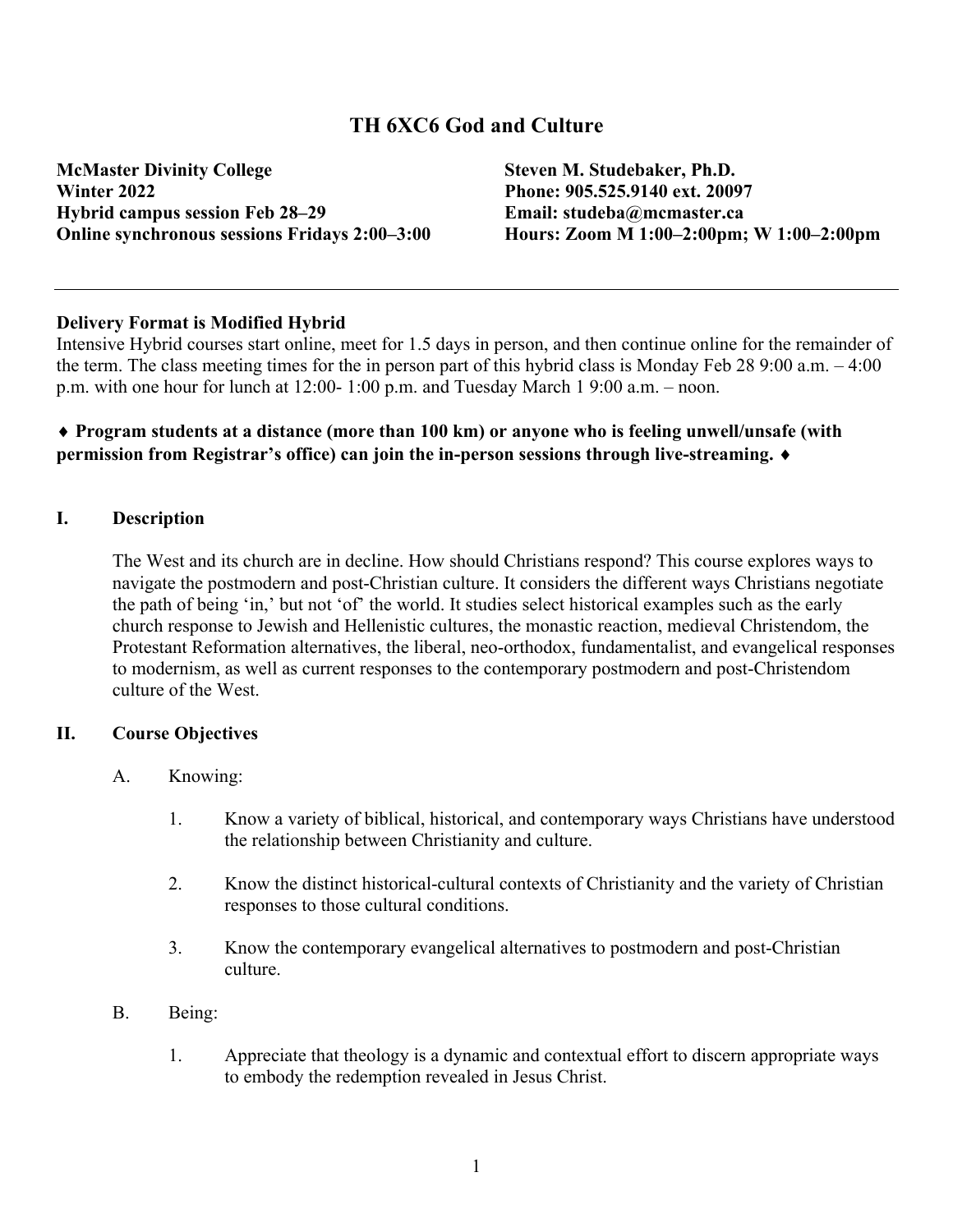- 2. Embrace a deeper sense of your own Christian identity vis-à-vis contemporary culture
- C. Doing:
	- 1. Analyze contemporary culture from a Christian perspective.
	- 2. Be able to develop responses to culture that are both credible within the culture and authentic to the Gospel.
	- 3. Develop skills in academic analysis, writing, and presentation of research.

## **III. Required Texts**

- 1. James Davison Hunter, *To Change the World: The Irony, Tragedy, and Possibility of Christianity in the Late Modern World* (New York: Oxford University Press, 2010).
- 2. Craig Detweiler, *Into the Dark: Seeing the Sacred in the Top Films of the 21st Century* (Grand Rapids: BakerAcademic, 2008).
- Additional readings may be assigned
- See bibliographies according to specialization

## **IV. Course Performance Criteria**

| <b>Assignment</b> |                      |                                |     |             | Percent | Due               |
|-------------------|----------------------|--------------------------------|-----|-------------|---------|-------------------|
| A.                | Lecture and Syllabus |                                |     |             | 50%     |                   |
|                   |                      | Class lecture                  |     | 25%         |         | Feb 28, day 1     |
|                   |                      |                                |     |             |         | in-person session |
|                   | 2.                   | Syllabus                       |     | 15%         |         | March 4           |
|                   | $\overline{3}$ .     | <b>Annotated Bibliography:</b> |     | 10%         |         | March 4           |
| <b>B.</b>         | Paper/Project        |                                |     |             | 50%     |                   |
|                   | 1.                   | Presentation (Zoom)            | 10% |             |         | March 25, April 1 |
|                   | 2.                   | Interaction (Post on Padlet)   | 10% |             |         | March 27, April 3 |
|                   | 3.                   | Paper (submit on Avenue)       | 30% |             |         | April 1, April 8  |
|                   | Participation        |                                |     |             | X       |                   |
|                   |                      |                                |     | Total: 100% |         |                   |

## **V. Course Outline (***tentative***)**

¨Video content will be available on Mondays, synchronous sessions are Fridays 2:00pm–3:00pm (EST), which provides the week to review video content in preparation for  $Q & A$  in synchronous sessions. ♦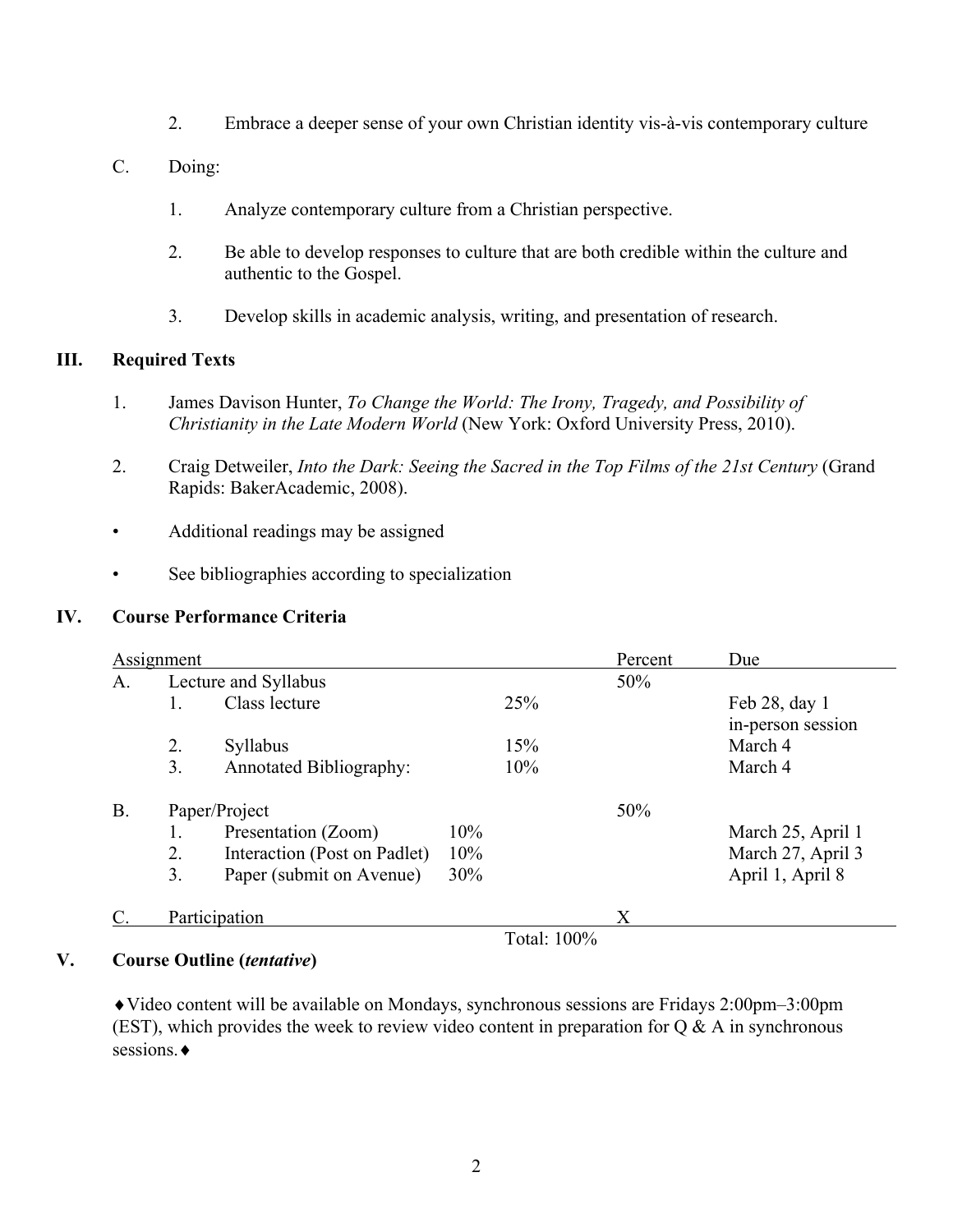¨ NOTE: PhD and MA students do not complete the Culture Snapshot and Church and Culture Case Study assignments listed in the course outline. You should plan to join and contribute, however, to the scheduled synchronous sessions. Also, you should complete the Vanhoozer, Hunter, and Detweiler textbook readings.  $\bullet$ 

| <b>Part One: Online</b> |          |                                                                                                                                                                                                                                                                                                                                                   |                                                                                                                                   |
|-------------------------|----------|---------------------------------------------------------------------------------------------------------------------------------------------------------------------------------------------------------------------------------------------------------------------------------------------------------------------------------------------------|-----------------------------------------------------------------------------------------------------------------------------------|
| Week                    | Week of  | <b>Topic</b>                                                                                                                                                                                                                                                                                                                                      | Due Dates & Reading                                                                                                               |
| 1                       | Jan $10$ | I. Faith & Culture in the Bible<br>A. Old Testament Case Studies<br>(e.g., the creation accounts)<br>1) Videos for lecture and course overview<br>2) Synchronous session for introductions<br>and syllabus Q & A (Friday Jan $14 2:00-$<br>3:00)                                                                                                  | • Vanhoozer, Everyday<br>Theology, Part 1, chapter 1<br>(available in DTL, will be<br>helpful for Culture<br>Snapshot assignment) |
| 2                       | Jan 17   | B. New Testament Case Studies<br>(e.g., implications of the Incarnation for a<br>theology of culture)<br>1) Video lecture<br>2) Synchronous session for $Q & A$ on<br>lectures and assignments (Friday Jan 21<br>$2:00 - 3:00$                                                                                                                    | • Complete Vanhoozer,<br><i>Everyday Theology</i> , Part 1,<br>chapter 1                                                          |
| 3                       | Jan 24   | II. Faith & Culture in the History of the Church<br>A. The Emergence of Christendom<br>B. Responses to Christendom<br>1. Monasticism<br>2. Protestant Reformers (Magisterial,<br>Militant, and Anabaptist)<br>1) Video lecture<br>2) DPT & PhD: Synchronous session to<br>discuss seminar topic/lecture and syllabus<br>(Friday Jan 21 2:00-3:00) |                                                                                                                                   |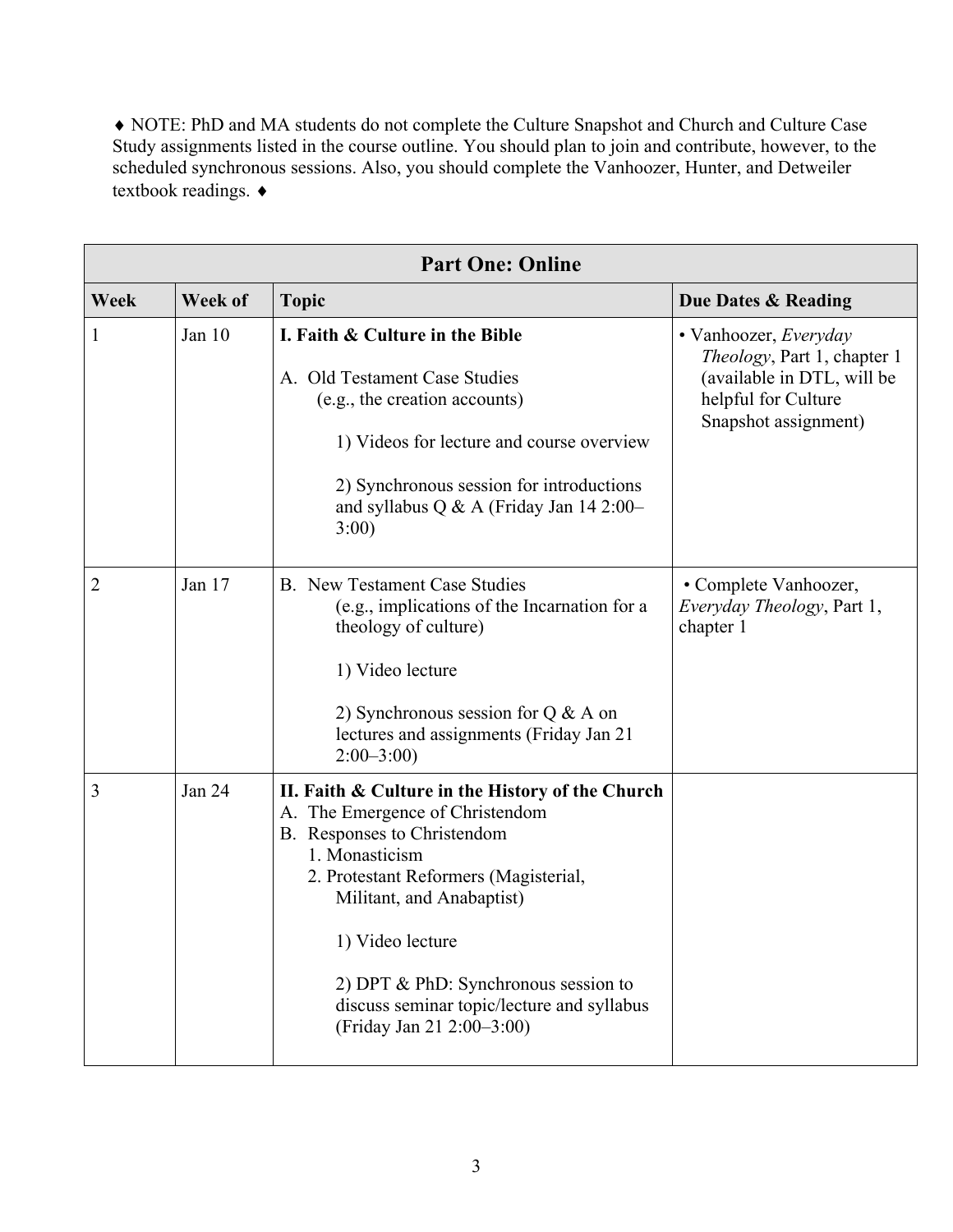| $\overline{4}$ | Jan 31 | C. Models of Faith & Culture<br>Augustine's Two Cities<br>2. Luther's Two Kingdoms<br>3. Niebuhr's Five Models<br>* These models can be used as interpretive lens<br>for the Church and Culture paper<br>1) Video lecture<br>2) Synchronous session for group<br>discussion of Culture Snapshot and Q & A<br>on lectures (Friday Feb 4 2:00–3:00) | • Culture Snapshot due Feb 4                                                 |
|----------------|--------|---------------------------------------------------------------------------------------------------------------------------------------------------------------------------------------------------------------------------------------------------------------------------------------------------------------------------------------------------|------------------------------------------------------------------------------|
| 5              | Feb 7  | III. Faith & Culture in the Evangelical<br><b>Tradition</b><br>A. Modernism & Evangelicalism<br>B. Postmodernism & Evangelicalism<br>1) Video lecture<br>2) DPT & PhD: Synchronous session to<br>discuss major paper (Friday Feb 4 2:00-<br>3:00)                                                                                                 | • Read Hunter, To Change the<br>World for weeks 5-7,<br>Lecture III material |
| 6              | Feb 14 | C. Postmodernism & Post-Christendom<br>1) Video lecture<br>2) Synchronous session $Q & A$ on lectures<br>(Friday Feb 18 2:00-3:00)                                                                                                                                                                                                                |                                                                              |
| 7              | Feb 21 | 1. Contemporary Church & Culture<br>(e.g., emergent church)<br>One-on-one with Studebaker to discuss your major<br>paper/project (20-30 minutes per meeting). This<br>meeting is not required, but a built-in opportunity<br>to meet and discuss your paper/project topic.                                                                        |                                                                              |
|                |        | Part Two: Hybrid Intensive Week (in-person)                                                                                                                                                                                                                                                                                                       |                                                                              |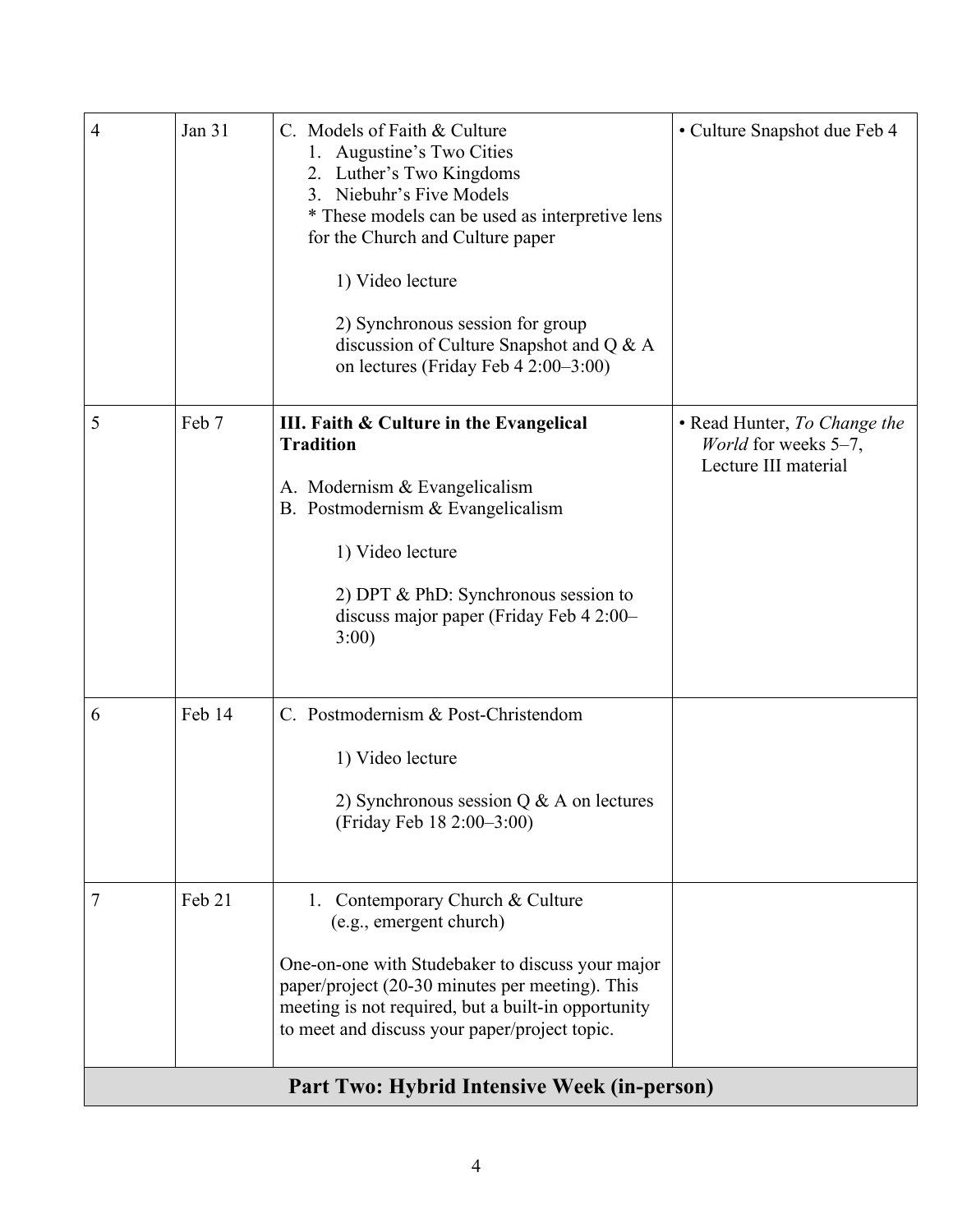| Week 8                    | Schedule       |                                                                                                                                                          |                                                                                                                                                                      |  |
|---------------------------|----------------|----------------------------------------------------------------------------------------------------------------------------------------------------------|----------------------------------------------------------------------------------------------------------------------------------------------------------------------|--|
| Day 1<br>Feb 28           | $9:00-N$ oon   | 2. Servants of Christ, Servants of Caesar<br>• Group discussions of Church Case Study                                                                    | • We will take regular breaks<br>during these in-person time<br>blocs<br>• Church and Culture paper<br>due Friday Feb 28                                             |  |
|                           | $12:00-1:00$   | Lunch                                                                                                                                                    |                                                                                                                                                                      |  |
|                           | $1:00-4:00$    | IV. Grace & Culture: A Proposal for a Theology<br>of Culture<br>• DPT seminar/blog series & PhD lecture<br>presentations (all class members participate) | • Read Detweiler for lectures<br>IV and V                                                                                                                            |  |
| Day 2<br>March 1          | $9:00 - 12:00$ | • Discussion of Hunter To Change the World                                                                                                               |                                                                                                                                                                      |  |
| <b>Part Three: Online</b> |                |                                                                                                                                                          |                                                                                                                                                                      |  |
| 9                         | March 7        | <b>Reading Week</b><br>• No video lectures or synchronous/live sessions<br>• I am available throughout the week to discuss<br>your major paper/project   |                                                                                                                                                                      |  |
| 10                        | March 14       | <b>IV. Grace &amp; Culture continued</b><br>1) Video lecture<br>2) No synchronous session                                                                |                                                                                                                                                                      |  |
| 11                        | March 21       | Paper Presentation & Interaction: Week one<br>Paper<br>1.<br>2.<br>3.<br>4.<br>5.<br>6.                                                                  | • Week 1 paper/projects<br>presentations March 25 2:00-<br>3:00 (Note: sessions for paper<br>presentations may be longer<br>than 1 hour, depending on<br>class size) |  |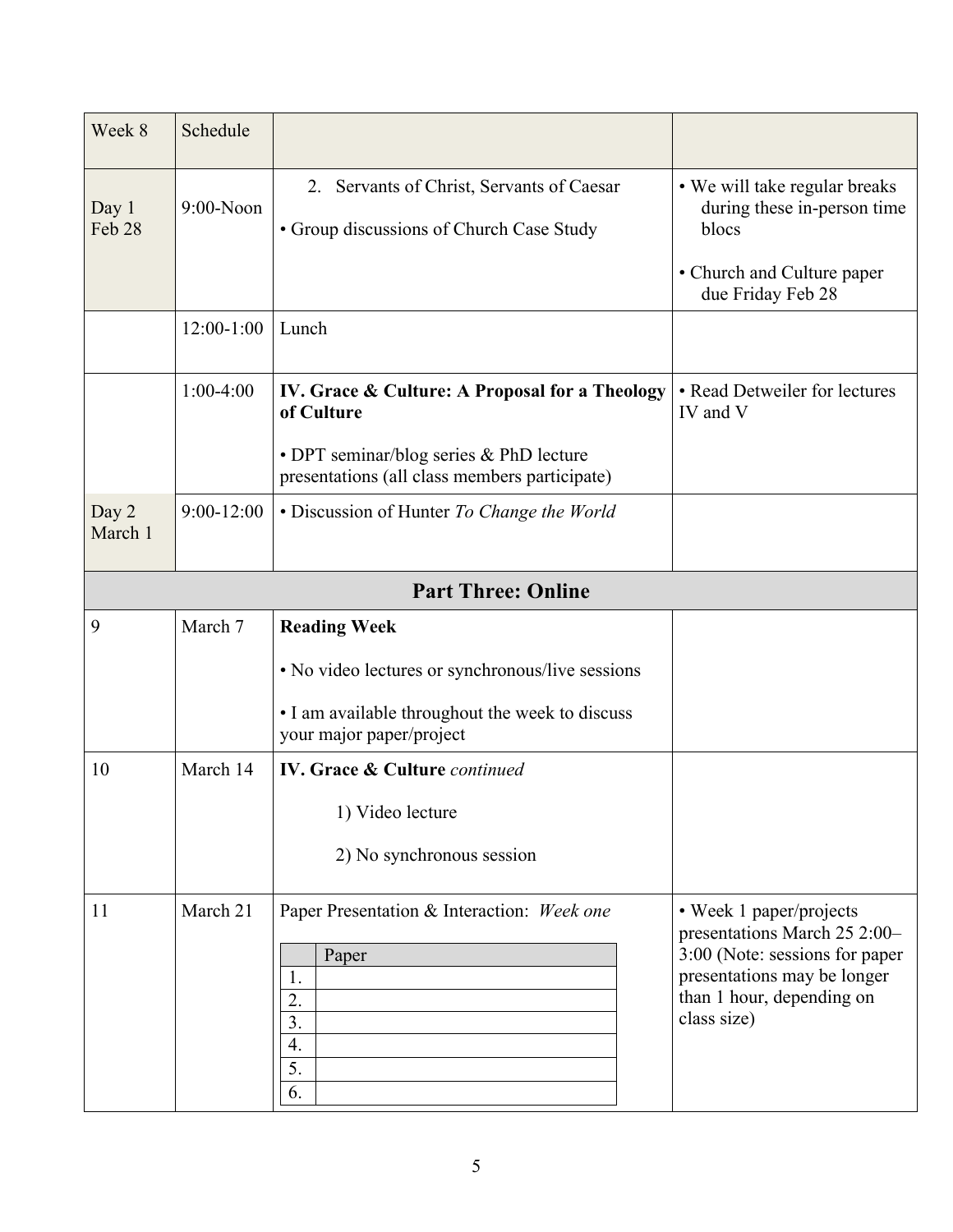|    |          |                                                                                            | • Post interactions on Padlet<br>for week 1 paper/project<br>presentations March 27                                                                                                                      |
|----|----------|--------------------------------------------------------------------------------------------|----------------------------------------------------------------------------------------------------------------------------------------------------------------------------------------------------------|
| 12 | March 28 | Paper Presentation & Interaction: Week two<br>Paper<br>7.<br>8.<br>9.<br>10.<br>11.<br>12. | • Week 2 paper/projects<br>presentations April 1 2:00-<br>3:00<br>• Post interactions on Padlet<br>for week 2 paper/project<br>presentations April 3<br>• Week 1 paper/projects due to<br>Avenue April 1 |
| 13 | April 4  | V. The Spirit & Popular Culture<br>1) Zoom lecture and conclusion April 8<br>$2:00 - 3:00$ | Week 2 paper/projects due to<br>Avenue April 8                                                                                                                                                           |

# **VI. Assignment Descriptions**

General Guidelines:

- Submit papers to the assignment folder on Avenue to Learn. Use the following format for file names: your last name.assignment name.docx [Studebaker.InterpretingCulture.docx]. PDF files may not receive electronic comments.
- Papers and assignments may be submitted early for feedback from the professor and resubmitted on the due date for grading.
- All assignments marked according to the Grading Criteria Form attached to the syllabus
- All papers and assignments should conform to (and will be marked according to) the MacDiv Style Guide (https://mcmasterdivinity.ca/resources-forms/mdc-style-guide/)
- A. Lecture, Syllabus, and Annotated Bibliography:
	- 1. Purpose: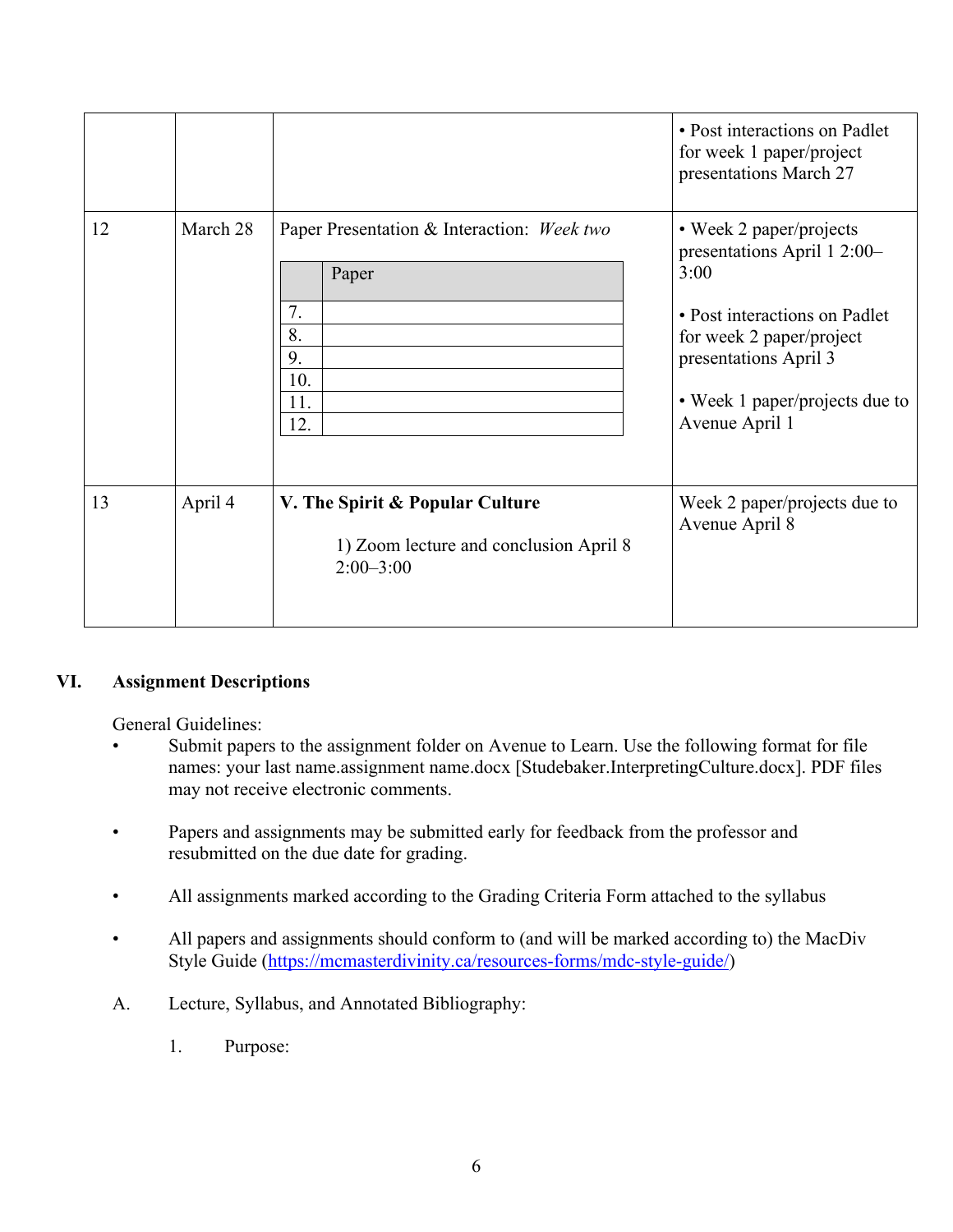This assignment provides experience *preparing* a syllabus and *delivering* a lecture for teaching in an undergraduate setting. The preparation of the syllabus also helps fulfill one of the requirements of the Mastery Checklist.

2. Description:

You will prepare a syllabus on a topic related to Christian theology (determined in consultation with the professor). You may use this assignment to investigate an area that will promote your research program (e.g., prepare for doctoral comprehensive exams and MA thesis/PhD dissertation topics). You should, however, gear the syllabus and the lecture toward an undergraduate audience.

- 3. Guidelines:
	- a. Research:
		- 1) Research for the lecture will account for the supplemental reading for research degree students (approximately 5,000-6,000 pages)
		- 2) Documentation of reading: Please provide an annotated bibliography of the reading consulted in the preparation of the lecture (the annotations for the texts should be about one paragraph—identify the key thesis and contributions of the text).
	- b. Lecture:
		- 1) The lecture should present and discuss the primary content points of the topic (or sub-topic)
		- 2) Lecture handouts/outlines and PowerPoint/Prezi are helpful, but not required.
		- 3) Length:

The lecture and discussion will take approximately a fifty-minute period of the course. You will present the lecture during one of the campus class days.

- Note: If COVID-19 requires the conversion of this class to all online delivery, you will post a video presentation of your lecture and will have the opportunity to provide feedback to your class colleagues in an online venue.
- c. Syllabus:

Be sure to craft the syllabus for an undergraduate class.

The syllabus should contain the essential features of a class syllabus: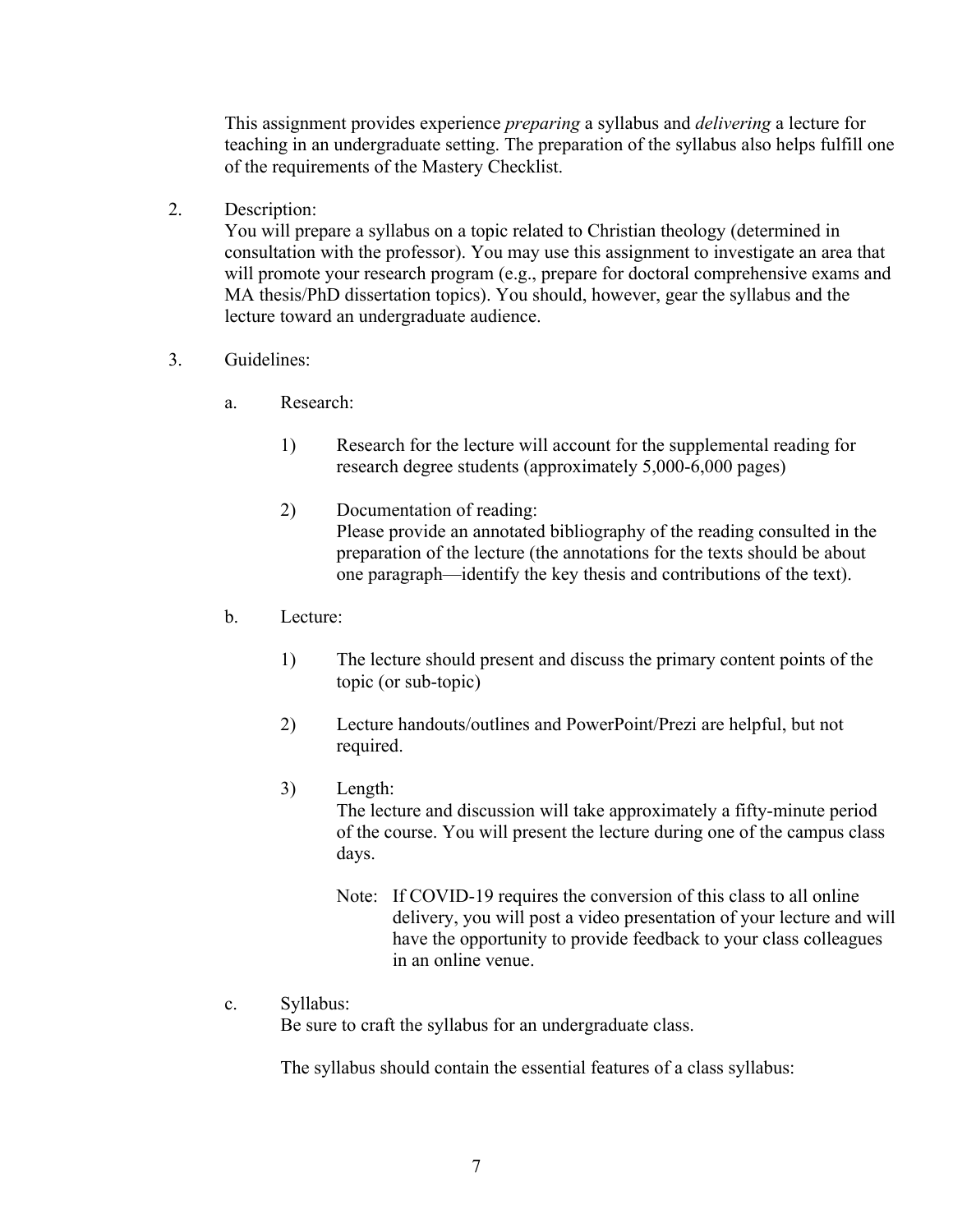- Course title
- Course description
- Course objectives
- Texts (required and supplemental)
- **Assignments**
- Course outline (weekly lecture topics)

## 4. Evaluation:

Grading of the lecture and discussion session will be based on the following ...

- a. Please submit (in Avenue folder) . . .
	- Copy of notes used for the lecture presentation
	- Copy of the syllabus
	- Annotated bibliography used to develop the lecture.
- b. Does the lecture accurately present and discuss the topic?
- c. Does the lecture engage in critical evaluation/discussion of the content?
- d. Does the lecture highlight the transcendent value of the material—e.g., does it have value for contemporary Christian thought, life, and ministry?
- e. Does the lecture facilitate student discussion?

# B. Major Paper:

# 1. Description:

Research degree students will write an academic thesis paper or prepare a cultural engagement project. If you have an idea for a paper or creative project, please come and discuss your idea with me. I am open to papers/projects that cohere with the essence of the course and are suited to your research field and interests.

- 2. Purpose: This assignment gives you experience writing article, essay, and chapter length theological papers and presenting research in an oral form similar to that performed at academic conferences.
- 3. Guidelines for the Paper: The paper should include (description categories below correspond to those of the grading rubric) . . .
	- a. Content and argument: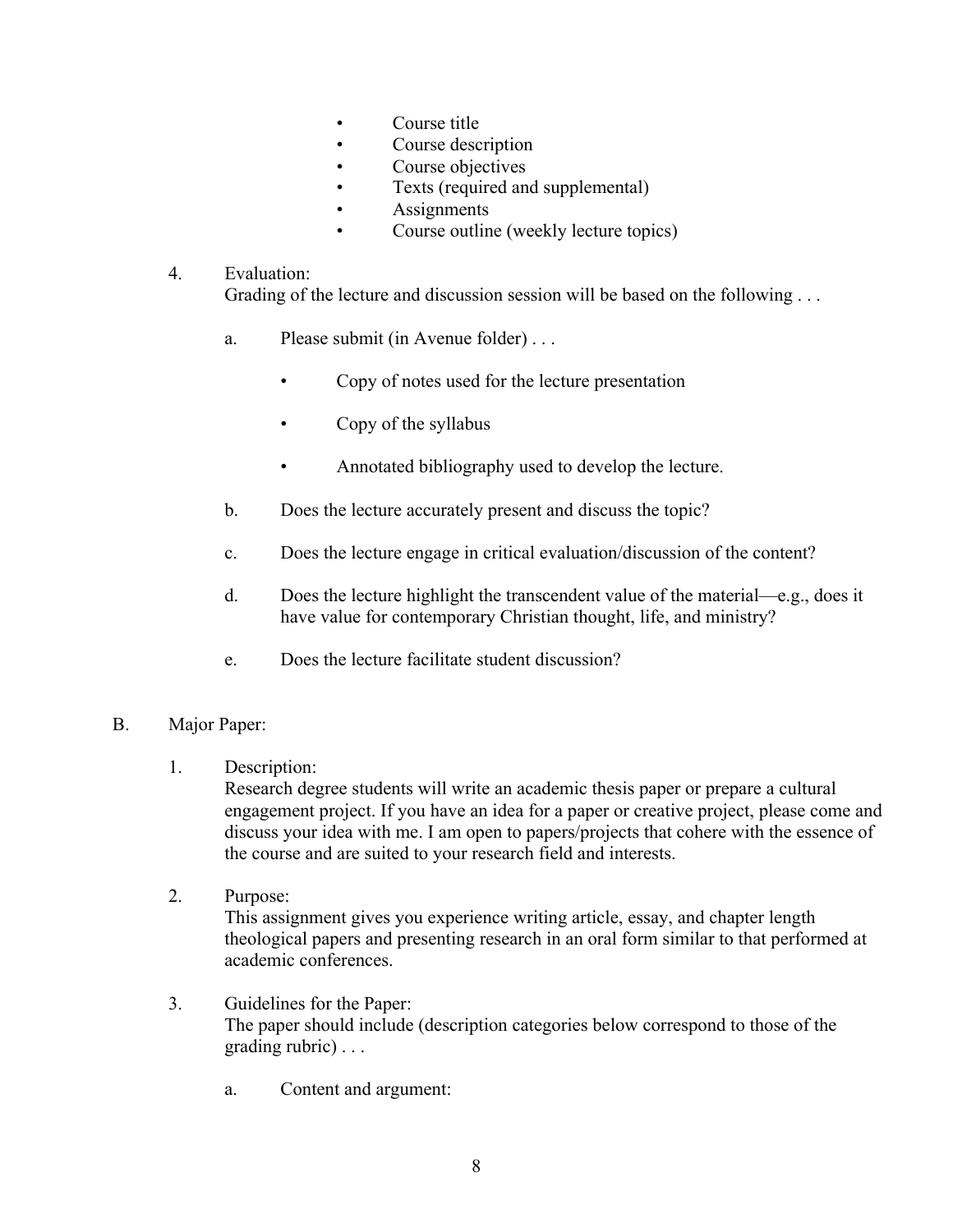- 1) Detail a clear thesis (the view that your paper supports).
	- Example of a thesis statement: the Emergent church movement is an authentic Christian way of being the church in a postmodern and post-Christian culture.
- 2) Describe your topic.
- 3) Write an essay that coherently demonstrates your view.
- 4) Detail major alternatives and/or criticisms and interact with them vis-à-vis your view.
- b. Style and format:
	- 1) Write a stylistically clean and academic paper—e.g., you should avoid excessive first-person discourse, colloquialisms (academic is different than conversational voice), passive voice (use active).
	- 2) Use and document a *minimum* of fifteen scholarly resources.
	- 3) Accurately document sources according to the College's Style Guide.
	- 4) Paper length: 20–25 pages. Not to exceed 7,000 words (including footnotes).
	- 5) Provide a bibliography (list only the books cited in the footnotes of the paper).
	- 6) Use footnotes.
- C. Paper Presentation (Zoom session):

Note: Depending on the number of doctoral and MA students in the class, we may have a dedicated doctoral and MA presentation session.

- 1. Time: 15 minutes
- 2. Presentation content:

You should articulate the paper's thesis, topic, and argument. You can use PowerPoint, etc. if you wish. The purpose of this assignment is to give you experience presenting papers as you might at an academic conference. You should prepare and present your paper for that type of venue. I encourage you to consider presenting your paper for this class at a conference and/or the Theological Research Seminar of the Divinity College.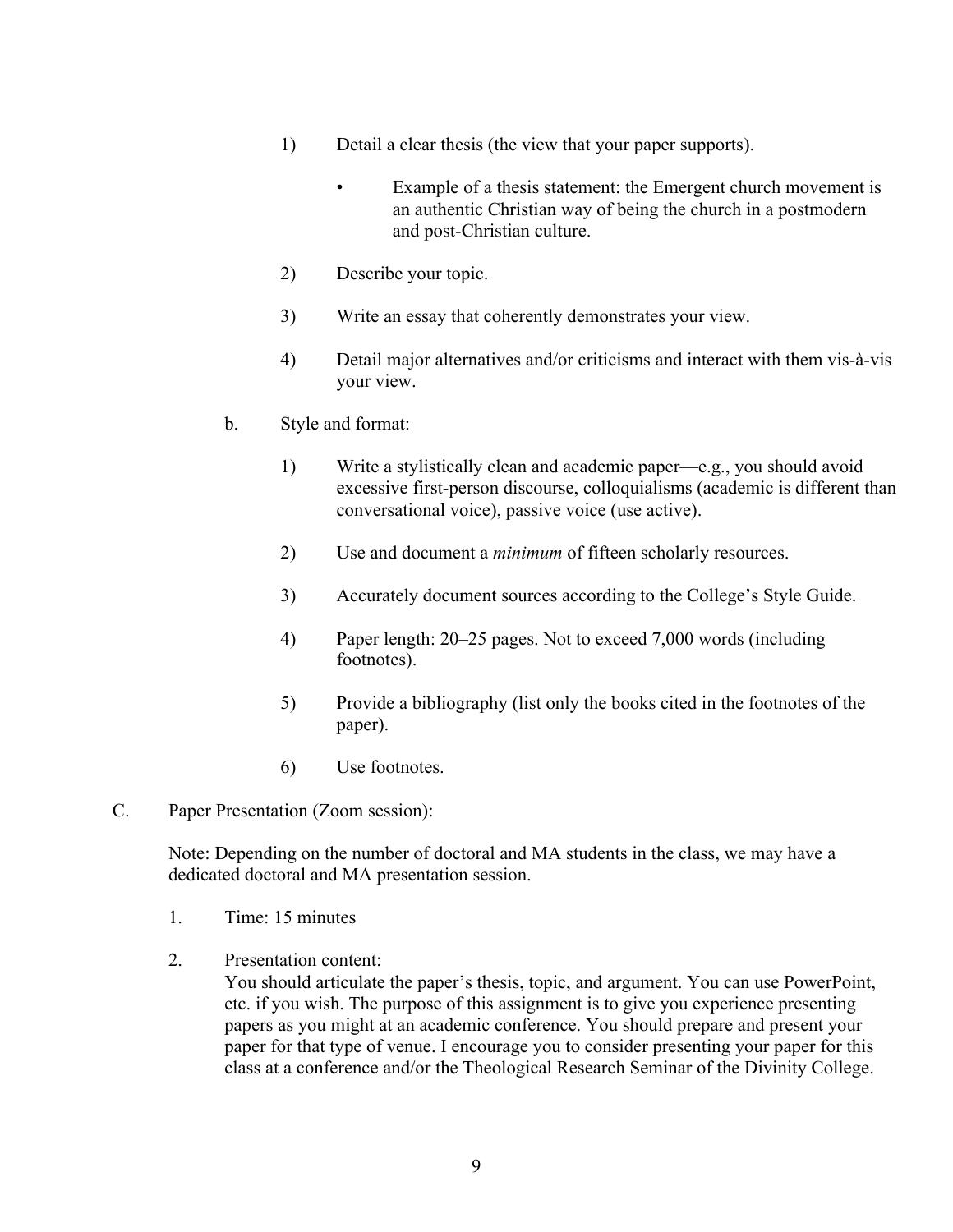A written submission/outline is not required, but it is encouraged as it may be beneficial to other students in the course

- D. Guidelines for the Paper Interactions (post on Padlet)
	- 1. Purpose:

Provides experience in responding to academic presentations and discussions, such as one might do at an academic society meeting.

- 2. Description: Each student *prepares a critique* and *facilitates a discussion* of a thesis paper presentation.
	- a. The critique:
		- 1) Remember to be charitable; not only Christian, but since academia is a small guild, it is self-preservation.
		- 2) Critical (includes highlighting and discussing problems *and* strengths):

The critique should explore the following sorts of issues:

- Does the paper have a thesis?
- Does the content develop and support the thesis?
- Does it use appropriate sources?
- Does it interact with the relevant secondary literature?
- 3. Post your critical evaluation with 24 hours of the presentations for each student in the paper/project Padlet.
	- Interactions can text, audio, video.
	- Length: the equivalent of a substantive paragraph of written interaction.

## **VII. Policies:**

A. Textbook Purchase:

All required textbooks for this class are available from the College's book, Room 145, McMaster Divinity College. Texts may be purchased on the first day of class. For advance purchase, you may contact READ On Bookstores, 304 The East Mall, Suite 100, Etobicoke, ON M9C 5K1: phone 416-620-2934; fax 416-622-2308; e-mail **books@readon.ca.** Other book services may also carry the texts.

B. Academic Honesty: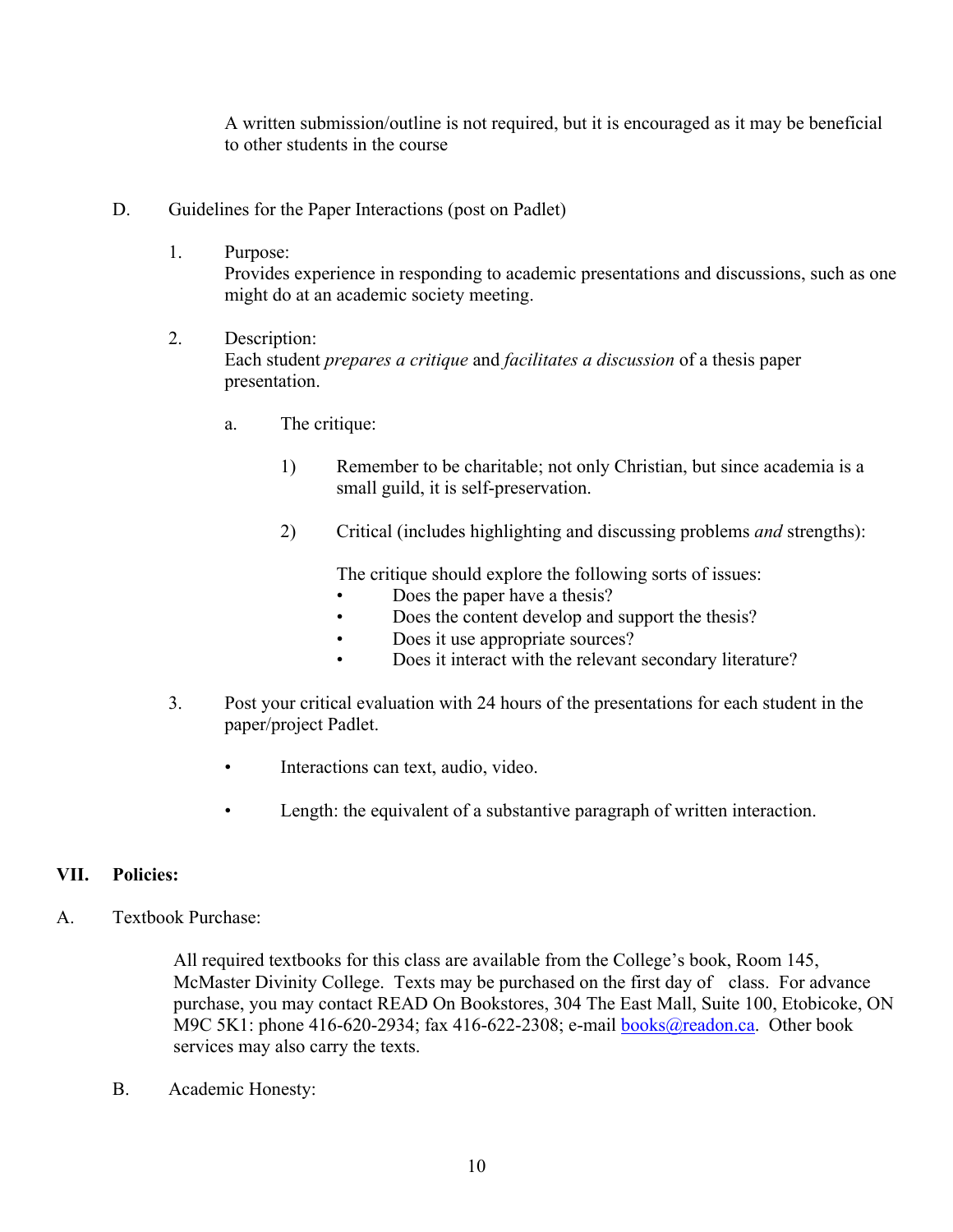Academic dishonesty is a serious offence that may take any number of forms, including plagiarism, the submission of work that is not one's own or for which previous credit has been obtained, and/or unauthorized collaboration with other students. Academic dishonesty can result in severe consequences, e.g., failure of the assignment, failure of the course, a notation on one's academic transcript, and/or suspension or expulsion from the College. https://www.mcmasterdivinity.ca/programs/rules-regulations

Students are responsible for understanding what constitutes academic dishonesty. Please refer to the Divinity College Statement on Academic Honesty.

C. Gender Inclusive Language:

McMaster Divinity College uses inclusive language for human beings in worship services, student written materials, and all its publications. It is expected that inclusive language will be used in chapel services and all MDC assignments. In reference to biblical texts, the integrity of the original expressions and the names of God should be respected, but you will need to use gender-inclusive language for humans, and you will need to quote from a gender-inclusive version such as the following: NRSV (1989), NCV (1991), TEV/GNB/GNT (1992), CEV (1995), NLT (1996), TNIV (2005), and the Common English Bible (CEB 2011).

D. Style:

All stylistic considerations (including but not limited to questions of formatting, footnotes, and bibliographic references) must conform to the McMaster Divinity College Style Guidelines for Essays and Theses https://mcmasterdivinity.ca/sites/default/files/documents/mdcstyleguide.pdf

Failure to observe appropriate form will result in grade reductions.

# **VIII. Late-Assignment and Exam Policy:**

- A. Assignments are due at the beginning of class on the date specified in the syllabus.
- B. Students take exams on the date and at the time scheduled in the syllabus.
- C. Late assignments are reduced five percentage points for each day late (e.g., if the grade is 90 and it is one day late, the grade will be reduced to 85).
- D. Assignments and exams will be accepted without penalty after the specified date in the syllabus **only** in the case of an excused absence. If a student misses an exam or assignment submission due to a reason that he/she believes is excusable, then he/she must notify the instructor and schedule an exam date and/or late-assignment submission date within twenty-four hours of the beginning of the missed class session.
- E. Assignments and exams will not be accepted late on the basis of the student's involvement with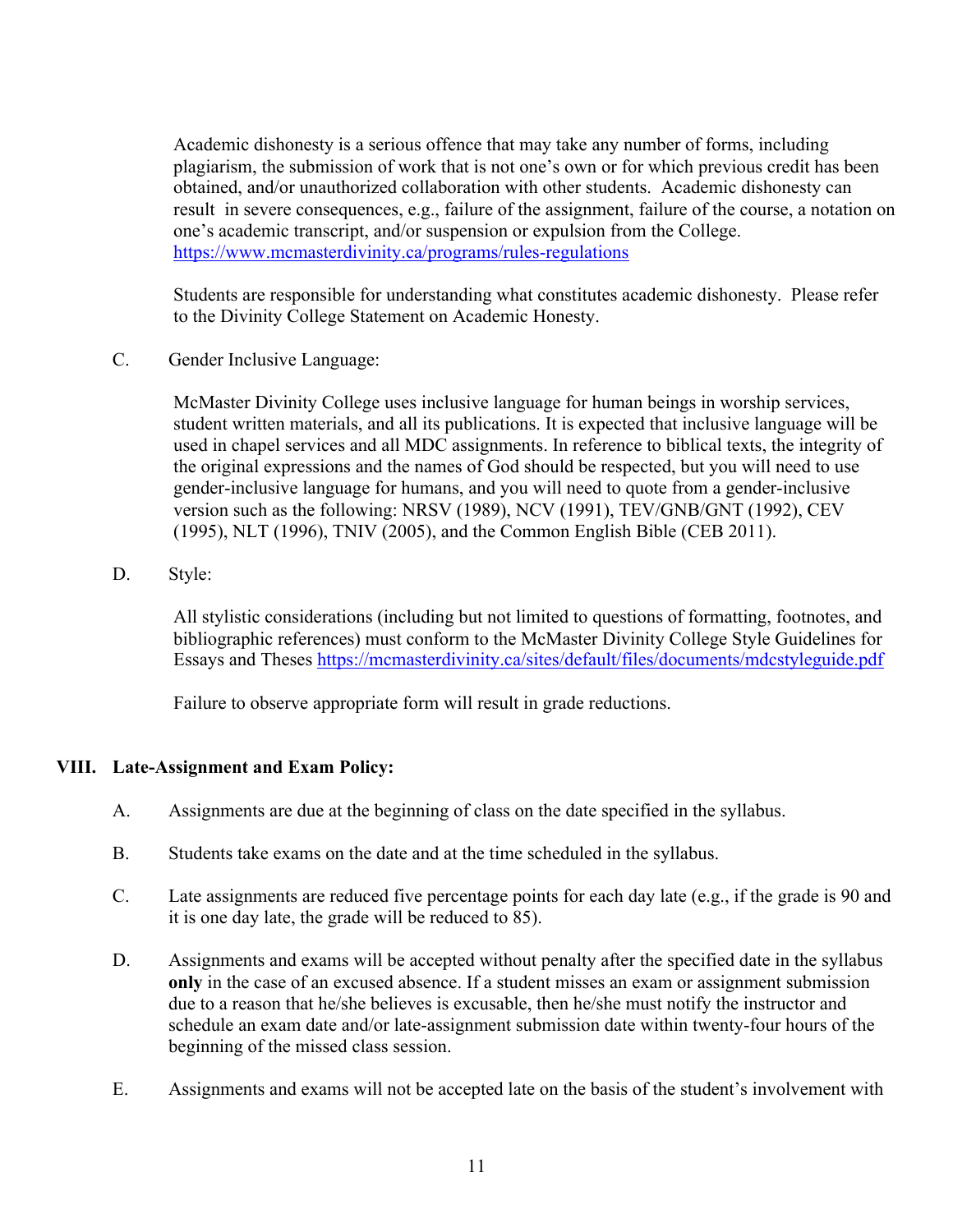school-approved activities. If you are not able to be in class for an exam or assignment submission, then you must pre-arrange with the instructor to take the exam and/or submit the assignment before the scheduled date in the syllabus.

**Please Note:** This syllabus is the property of the instructor and is prepared with currently available information. The instructor reserves the right to make changes and revisions up to and including the first day of class.

# **IX. Web Resources and Bibliographies for Christianity and Culture**

# **Web Resources**

Restoring Eden: Christians for Environmental Stewardship (http://www.restoringeden.org/index\_html)

Brehm Center for Worship, Theology, and Arts (http://www.brehmcenter.com)

The Journal of Religion and Film (http://www.unomaha.edu/jrf)

Sojourners: Faith, Politics, Culture (http://www.sojo.net)

The Gospel and Our Culture Network (http://www.gocn.org/main.cfm)

The Journal of Religion and Popular Culture (http://www.usask.ca/relst/jrpc/index.html)

The Ooze: Conversation for the Journey (http://www.spencerburke.com/TheOOZE/

Touchstone: A Journal of Mere Christianity (http://www.touchstonemag.com/)

The Wittenburg Door (http://www.wittenburgdoor.com)

Yale Center *for* Faith & Culture (http://www.yale.edu/faith)

The John Ray Initiative: Connecting Environment, Science, and Christianity (http://www.jri.org.uk)

Evangelical Environmental Network and Creation Care Magazine (http://www.creationcare.org)

Allelon: A Movement of Missional Leaders (www.allelon.org)

The Institute for Advanced Studies in Culture (http://www.virginia.edu/iasc/publications hedgehog review.php)

The Center for law and Culture (http://www.lawandculture.org/index.php?option=com\_frontpage&Itemid=1)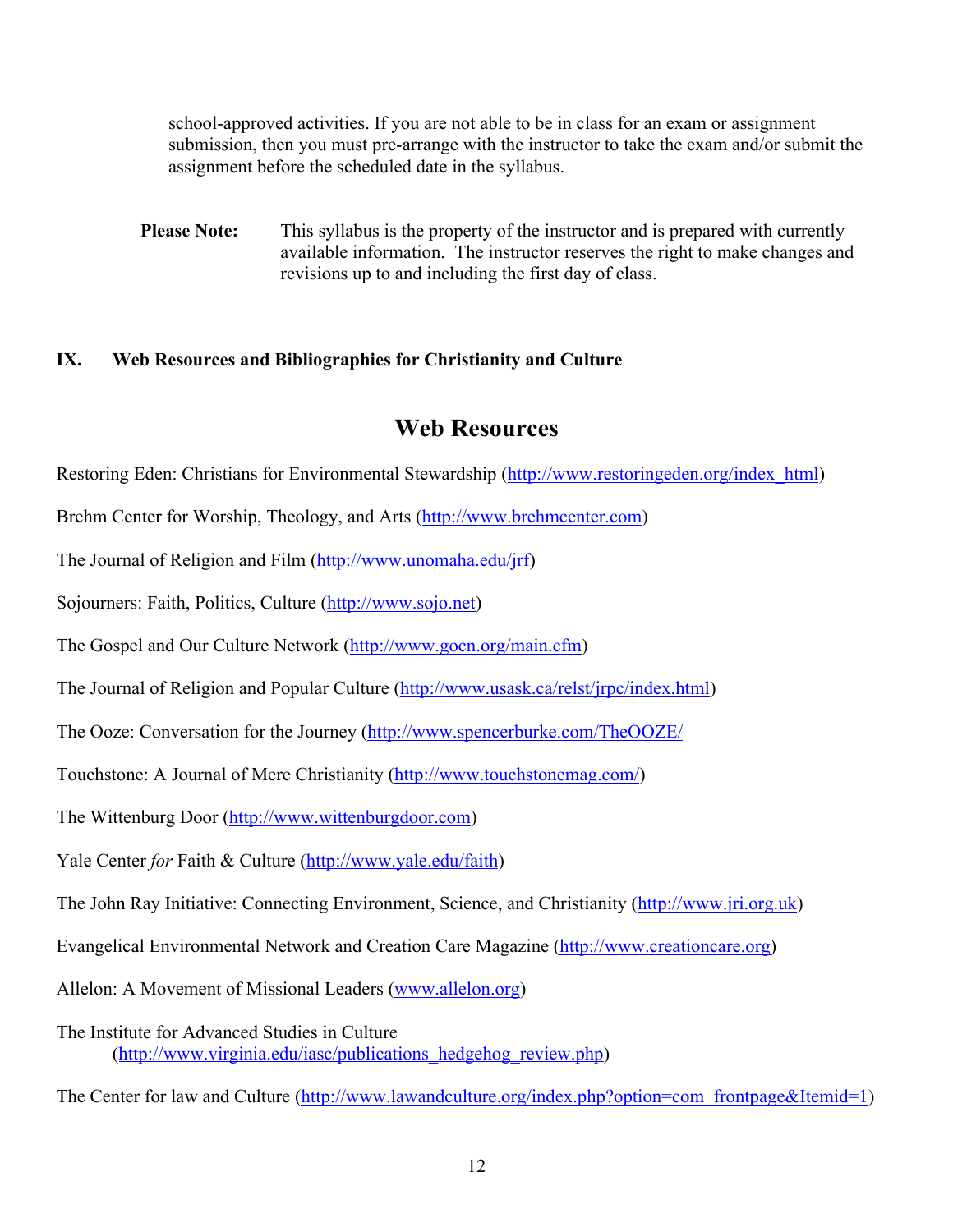The John Ray Initiative: Connecting Environment, Science, and Christianity (http://www.jri.org.uk/)

Emergent Village (http://www.emergentvillage.com/)

Reginald Bibby: http://www.reginaldbibby.com/

# **Bibliography**

#### **Bibliography: Theology of Culture**

• Note: the following sources are grouped according to specializations, but many of these sources will apply to more than one specialization—so be sure to review the sources in each list.

#### *Christian History and Worldview*

- Allen, Diogenes. *Christian Belief in a Postmodern World*. Louisville, KY: Westminster. 1989.
- Anker, Roy. *Dancing in the Dark*. Grand Rapids, MI: Eerdmans, 1991.

Banks, Robert. *Redeeming the Routines*. Grand Rapids, MI: Baker. 1993.

Berger, Peter L. *The Sacred Canopy*. Garden City, NY: Doubleday, 1967.

Borgmann, Albert. *Crossing the Postmodern Divide.* Chicago, IL: University of Chicago Press, 1992.

- Braaten, Carl E. *Christ and Counter-Christ: Apocalyptic Themes in Theology and Culture*. Philadelphia: Fortress, 1972.
- Carson, D. A. *The Gagging of God, Christianity Confronts Pluralism.* Grand Rapids, MI: Zondervan, 1996.
- Carter, Craig A. *Rethinking* Christ and Culture*: A Post-Christendom Perspective*. Grand Rapids: Brazos, 2006.
- Clapp, Rodney. *Border Crossings: Christian Trespasses on Popular Culture and Public Affairs*. Grand Rapids: Brazos, 2000.
- Crouch, Andy. *Culture Making: Recovering Our Creative Calling*. Downers Grove: IVP, 2008.
- Dawn, Marva. *Reaching Out Without Dumbing Down*. Grand Rapids, MI: Eerdmans, 1995.
- Dawson, John. *Taking our Cities for God: How to Break Spiritual Strongholds.* FL: Creation, 1991.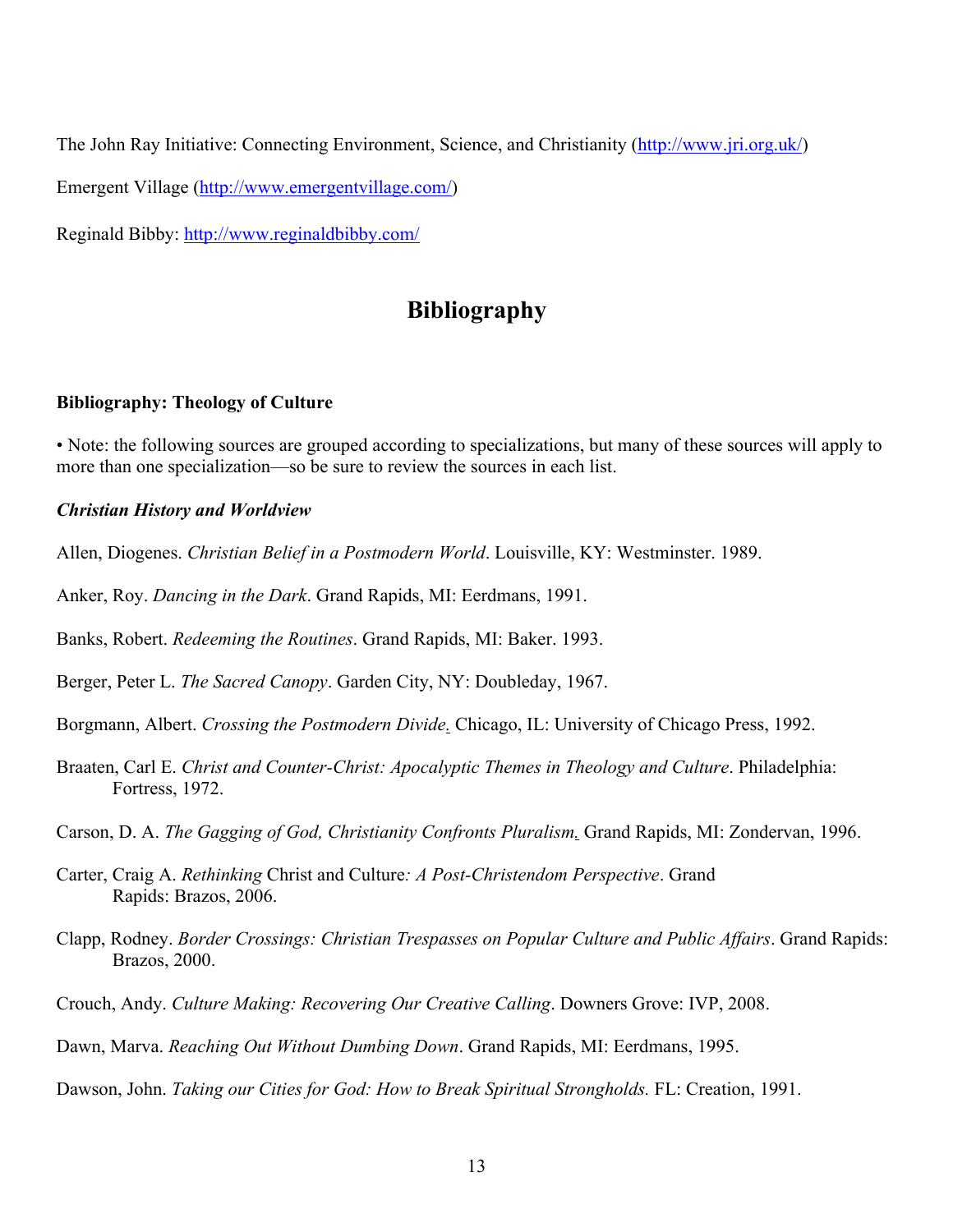- Dempster, Murray. "Evangelism, Social Concern and the kingdom of God," in Murray Dempster, Byron D. Klaus and Douglas Petersen, *Called and Empowered, Global Mission in Pentecostal Perspective.*  Peabody, MA: Hendrickson, 1991.
- Dennison, Jack. *City Reaching, On the Road to Community Transformation.* Pasadena, CA: William Carey Library, 1999.
- Gallagher, Susan & Lundin, Roger. *Literature Through the Eyes of Faith*. San Francisco, CA: Harper Collins, 1989.
- Gay, Craig M. *The Way of the (Modern) World.* Grand Rapids, MI: Eerdmans, 1998.
- Geertz, Clifford. *The Interpretation of Cultures*. New York: Basic, 1973.
- Greenway, Roger S. *Together Again.* Monrovia, CA: MARC. 1998.
- Grenz, Stanley J. *A Primer on Postmodernism*. Grand Rapids: Eerdmans, 1996.
- Harvey, David. *The Condition of Postmodernity: An Enquiry into the Origins of Cultural Change*. Cambridge: Blackwell, 1990.
- Hirsch, E. D., Jr. *Cultural Literacy*. Westminster, MD: Random House Vintage, 1988.
- Hsu, Albert. *The Suburban Christian: Finding Spiritual Vitality in the Land of Plenty*. Downers Grove: IVP, 2006.
- Jenkins, Philip. *The Next Christendom: The Coming of Global Christianity*. New York: Oxford University Press, 2007.
- Kraft, Charles H. *Christianity in Culture*. Maryknoll: Orbis, 1979.
- Livemore, David A. *Cultural Intelligence: Improving Your CQ to Engage Our Multicultural World*. Grand Rapids: Baker Academic, 2009.
- Marsden, George M. *Fundamentalism and American Culture*. 2nd edition. New York: Oxford University Press, 2006.
- Middleton, Richard, J., and Brain Walsh, *Subversive Christianity*.
- Mouw, Richard J. *Consulting the Faithful: What Christian Intellectuals Can Learn from Popular Culture*.
- Murray, Stuart. *Post-Christendom*. UK: Paternoster, 2004.
- Myers, David G. *The American Paradox: Spiritual Hunger in an Age of Plenty*. New Haven: Yale University Press, 2000.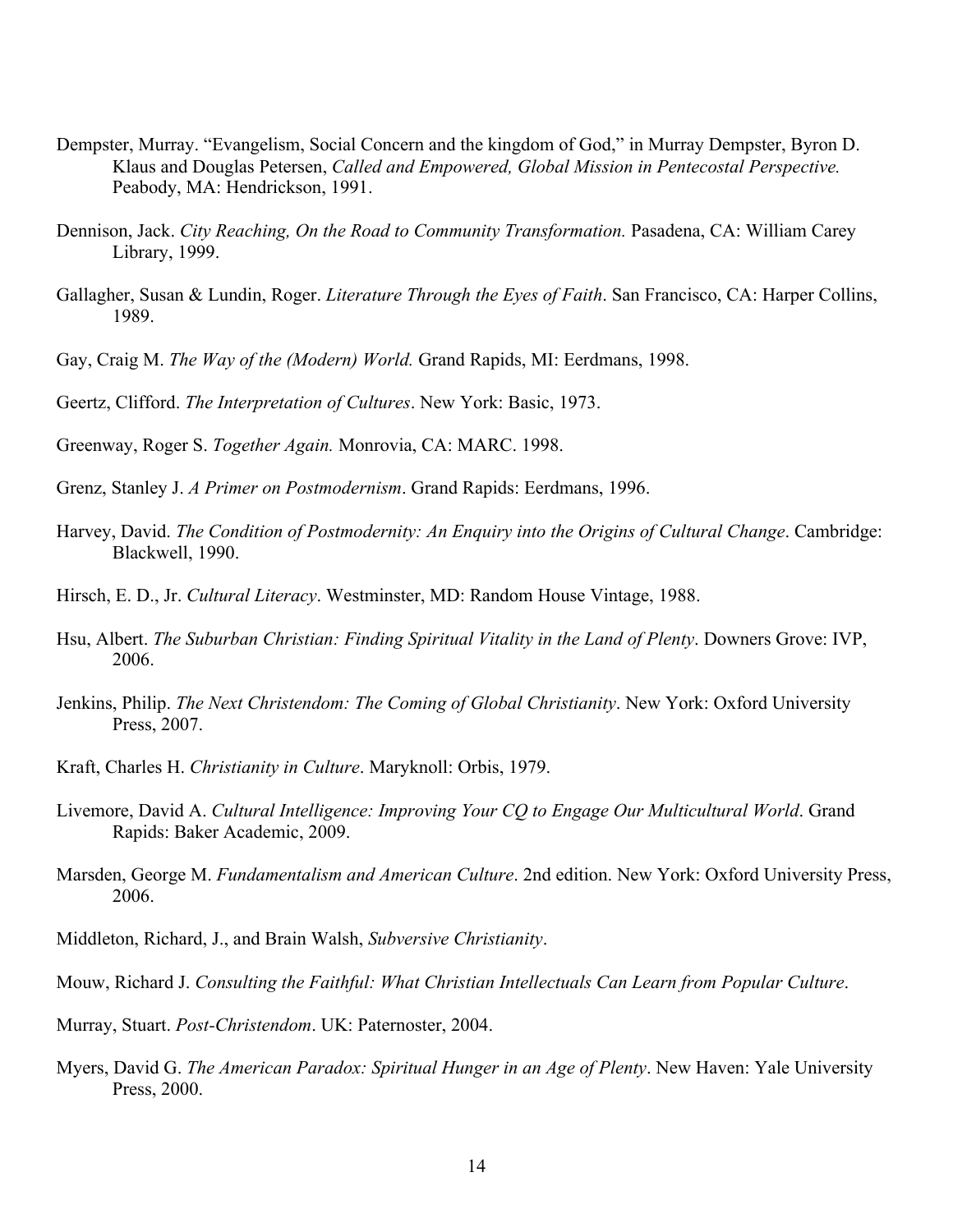Newbigin, Lesslie. *The Gospel in a Pluralist Society*.

Niebuhr, H. Richard. *Christ and Culture*. New York: Harper, 1956.

Oden, Thomas. *After Modernity . . . What?* Grand Rapids: Academie, 1990.

- O'Malley, John W. *Four Cultures of the West*. Cambridge: Belknap/Harvard University Press, 2004.
- Otis Jr., George. *Informed Intercession.* Ventura, CA: Regal, 1999.
- Putnam, Robert D. *Bowling Alone: The Collapse and Revival of American Community*. New York: Simon and Shuster, 2000.
- Ramachandra, Vinoth. *Subverting Global Myths: Theology and the Public Issues Shaping Our World*. Downers Grove: IVP, 2008.
- Raschke, Carl. *GloboChrist: The Great Commission Takes a Postmodern Turn*. Grand Rapids: Baker Academic, 2008.
- Rookmaaker, H. R. *Modern Art and the Death of Culture*. Wheaton: Crossway, 1994.
- Sider, Ronald J. *Good News and Good Works, A Theology for the Whole Gospel.* Grand Rapids, MI: Baker, 1993.
- Schaeffer, Francis. *Escape from Reason*. London: Inter-Varsity Fellowship, 1968.
- Scharen, Christian. *One Step Closer: Why US Matters to Those Seeing God*. Grand Rapids: Brazos, 2006.
- Smith, James K. A. *Desiring the Kingdom: Worship, Worldview, and Cultural Formation*. Grand Rapids: Baker Academic, 2009.
- \_\_\_\_\_. *Introducing Radical Orthodoxy: Mapping a Post-secular Theology*. Grand Rapids: Baker Academic, 2004.
- \_\_\_\_\_. *Who's Afraid of Postmodernism? Taking Derrida, Lyotard, and Foucault to Church*. Grand Rapids: Baker Academic, 2006.
- Stark, Rodney. *The Rise of Christianity: How the Obscure, Marginal Jesus Movement Became the Dominant Religious Force in the Western World in a Few Centuries*.
- Stott, John. *The Contemporary Christian.* Downers Grove, IL: InterVarsity Press, 1992.
- Tanner, Kathryn. *Theories of Culture: A New Agenda for Theology*. Minneapolis: Fortress, 1997.
- Vanhoozer, Kevin J. *The Cambridge Companion to Postmodern Theology*. 2003. Reprint; New York: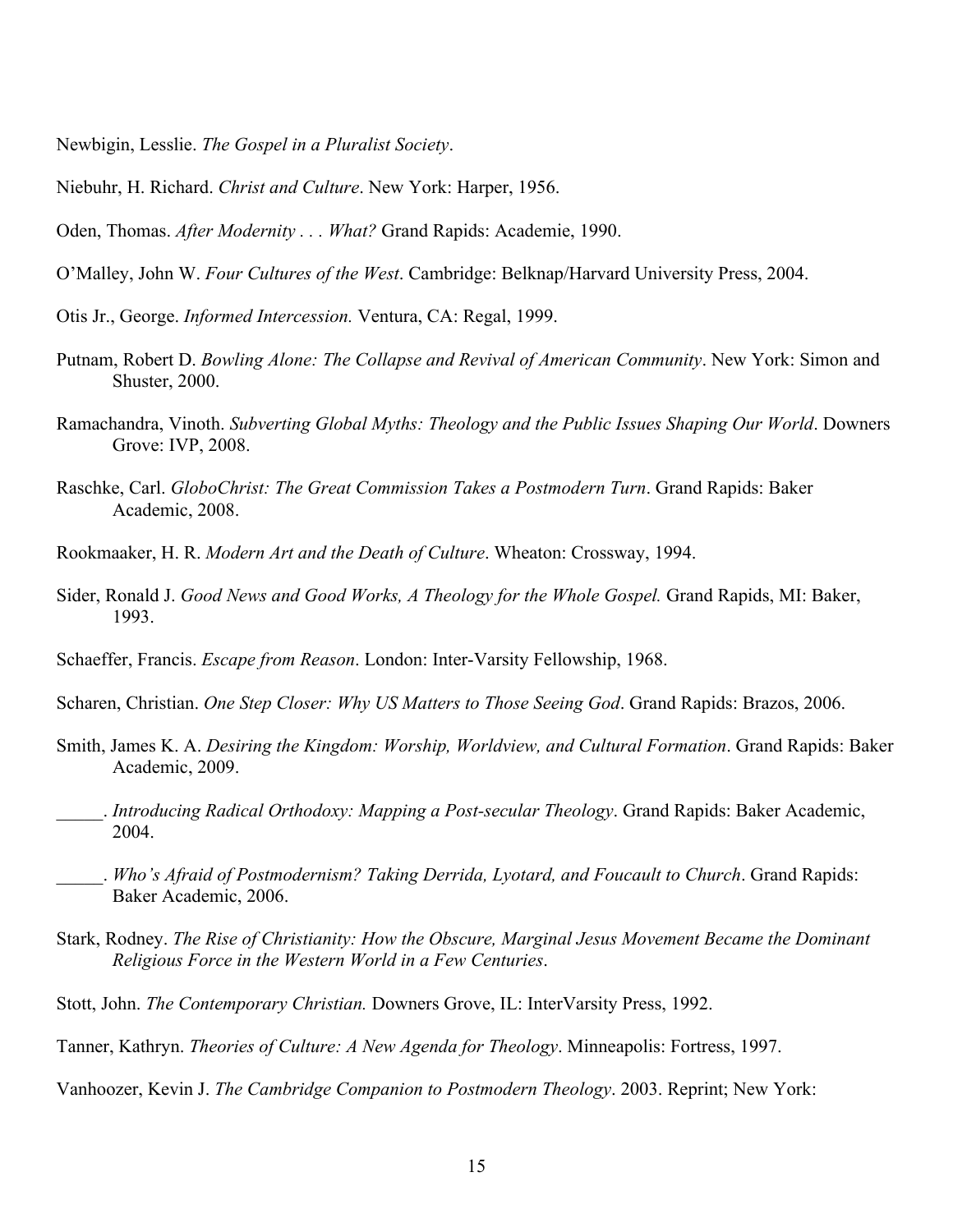Cambridge University Press, 2005.

- Vanhoozer, Kevin J., Charles A. Anderson, and Michael J. Sleasman, eds. *Everyday Theology: How to Read Cultural Texts and Interpret Trends*. Grand Rapids: Baker Academic, 2007.
- Ward, Graham. *The Politics of Discipleship: Becoming Postmaterial Citizens*. Grand Rapids: Baker Academic, 2009.
- Webber, Robert E. *Who gets to Narrate the World: Contending for the Christian Story in an Age of Rivals*. Downers Grove: IVP, 2008.
- Wolters, Albert M. *Creation Regained: Biblical Basics for a Reformational Worldview*. 1985. Grand Rapids: Eerdmans, 2005.

#### *Church and Culture*

- Cobb, Kelton. *The Blackwell Guide to Theology and Popular Culture*. Malden, MA: Blackwell, 2005.
- Dark, David. *Everyday Apocalypse: The Sacred Revealed in Radiohead, the Simpsons, and Other Pop Culture Icons*. Grand Rapids: Brazos, 2002.
- Detweiler, Craig. *Into the Dark: Seeing the Sacred in the Top Films of the 21st Century*. Grand Rapids: BakerAcademic, 2008.
- Detwiler, Craig and Barry Taylor. *A Matrix of Meanings: Finding God in Pop Culture*. Grand Rapids: Baker Academic, 2003.
- Johnston, Robert K. *Reel Spirituality: Theology and Film in Dialogue*. Grand Rapids: Baker Academic, 2000.
- Johnston, Robert K. *Reframing Theology and Film: New Focus for an Emerging Discipline*. Grand Rapids: Baker Academic, 2007.
- Kinnaman, David and Gabe Lyons. *UnChristian: What a New Generation really Thinks about Christianity . . . and Why It Matters*. Grand Rapids: Baker, 2007.
- Kuehne, Dale S. *Sex and the iWorld: Rethinking Relationship beyond an Age of Individualism*. Grand Rapids: Baker Academic, 2009.
- Long, Stephen D. *Theology and Culture: A Guide to the Discussion*. Eugene: Cascade, 2008.
- Lynch, Gordon. *Understanding Theology and Popular Culture*. Malden, MA: Blackwell, 2005.
- McLaren, Brian D. *Church on the Other Side*. Grand Rapids, MI: Zondervan, 2000.

\_\_\_\_\_. *More Ready Than You realize*. Grand Rapids, MI: Zondervan, 2002.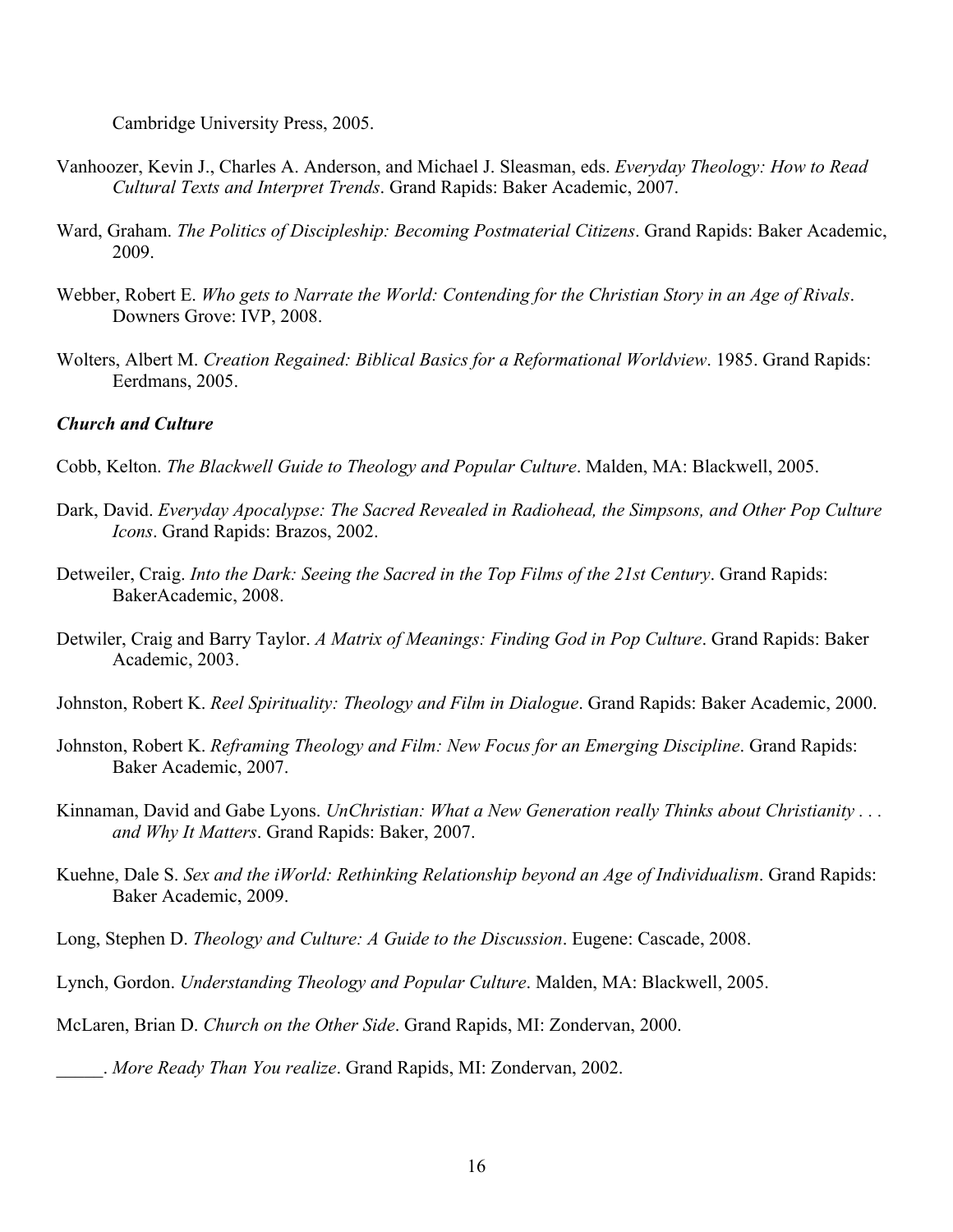- –––––. *A Generous Orthodoxy*. Grand Rapids: Zondervan, 2004.
- –––––. *A New Kind of Christian*. San Francisco: Jossey-Bass, 2008.
- McNulty, Edward N. *Faith and Film: A Guidebook for Leaders*. Louisville: Westminster John Knox, 2007.
- Pagitt, Doug and Tony Jones, eds. *An Emergent Manifesto of Hope*. Grand Rapids: Baker Academic, 2007.

Postman, Neil. *Amusing Ourselves to Death*. New York: Viking, 1985.

- Romanowski, William D. *Eyes Wide Open: Looking for God in Popular Culture*. Rev. and exp. ed. Grand Rapids: Brazos, 2007.
- Schor, Juliet B. *Born to Buy*. New York: Scribner, 2004.

Smith, Christian. *Soul Searching: The Religious and Spiritual Lives of American Teenagers*.

- Stiles, Paul. *Is the American Dream Killing You? How the "Market" Rules Our Lives*. New York: Harper Collins, 2006.
- Sweet, Leonard. *The Gospel according to Starbucks*. Colorado Springs: WaterBooks, 2007.
- Taylor, Barry. *Entertainment Theology: New-Edge Spirituality in a Digital Democracy*. Grand Rapids: Baker Academic, 2008.
- Webber, Robert. *Ancient—Future Faith*. Grand Rapids, MI: Baker, 1999.

#### *Pastoral Studies*

- Aeschliman, Gordon and Tony Campola. *101 Ways Your Church Can Change the World: A Guide to Help Christians Express the Love of Christ to a Needy World.* Ventura, CA: Regal, 1993.
- Bakke, Ray. *The Urban Christian, Effective Ministry in Today's Urban World.* Downers Grove, IL: InterVarsity Press, 1987.
- Bradshaw, Bruce. *Bridging the Gap, Evangelism, Development and Shalom.* Monrovia, CA: MARC. 1993.
- Bibby, Reginald. *Restless Gods, The Renaissance of Religion in Canada.* Toronto, ON: Staddart, 2002.
- \_\_\_\_\_. *Unknown Gods, The Ongoing Story of Religion in Canada.* Toronto, ON: Staddart, 1993.
- Carle, R and L. decaro, (eds.). *Signs of Hope n the City: Ministries if Community Renewal.* Valley Forge, PA: Judson, 1997.
- Conn, Harvey (ed.). *Planting and Growing Urban Churches: from Dream to Reality.* Grand rapids, MI: Baker,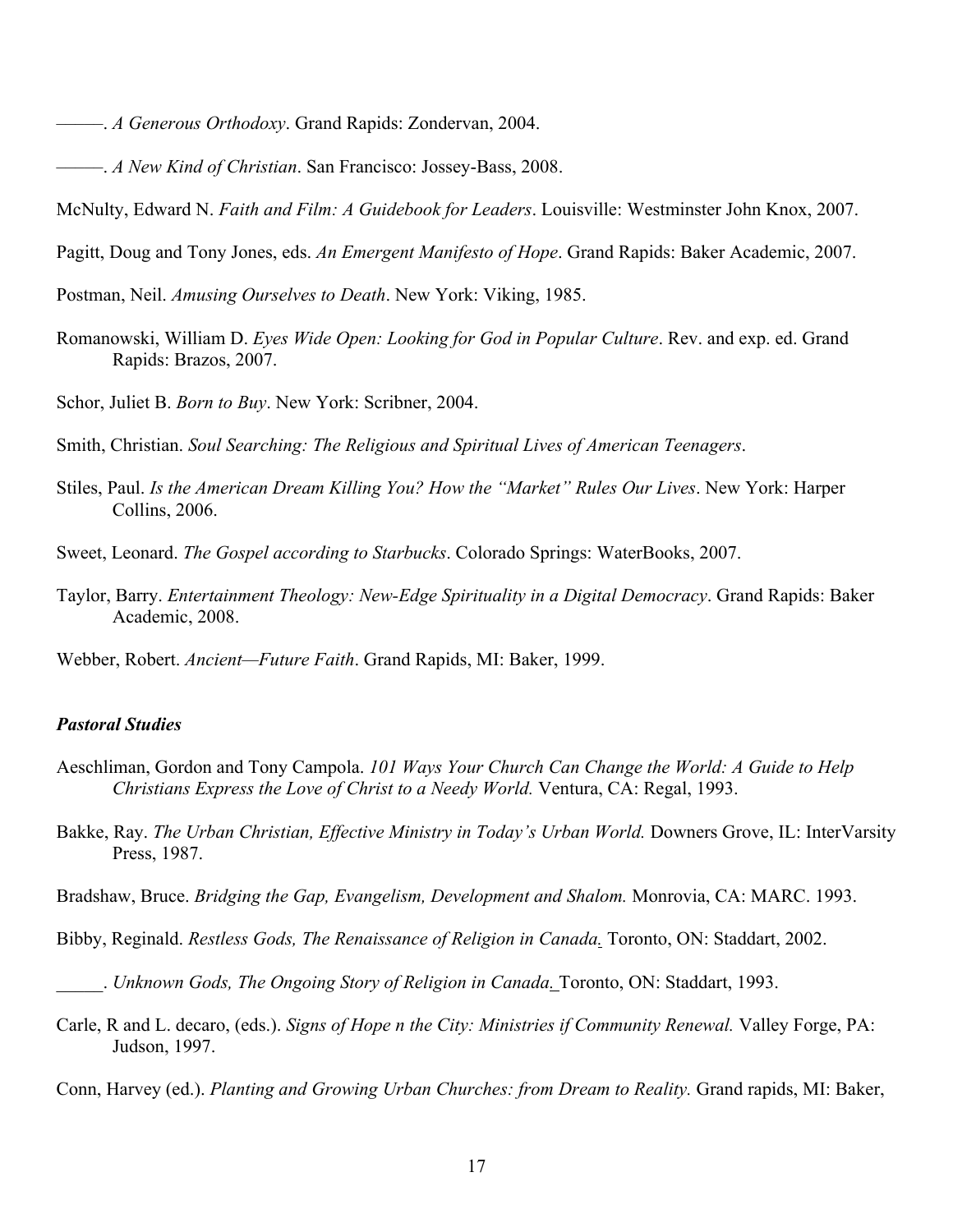1997.

- *Evangelism and Social Responsibility*. Lausanne Occasional Papers #21, Grand Rapids Report. A joint publication of the Lausanne Committee for World Evangelization and the World Evangelical Fellowship, 1982.
- Frost, Michael and Alan Hirsch. *The Shaping of Things to Come: Innovation and Mission for the 21st-Century Church*. Peabody: Hendrickson, 2003.
- Guder, Darrell L. *The Continuing Conversion of the Church*. Grand Rapids, MI: Eerdmans, 2000.
- Gelder, Craig Van, ed. *The Missional Church in Context: Helping Congregations Develop Contextual Ministry*. Grand Rapids: Eerdmans, 2007.
- Gibbs, Eddie. *Church Next*. Downers Grove, IL: InterVarsity Press, 2000.

Gruder, Darrell L. *Missional Church, A Vision for the Sending of the Church in North America.* Grand Rapids, MI: Eerdmans, 1998.

- Guinness, Os. *The Gravedigger File.* London: Hodder and Stoughton, 1983.
- Henderson, David W. *Culture Shift, Communicating God's Truth to Our Changing World.* Grand Rapids, MI: Baker, 1998.
- Holmes, Arthur F. *Contours of a Worldview.* Grand Rapids, MI: Eerdmans, 1983.
- Hunsberger, George, van Gelder, Craig. *Between Gospel and Culture, The Emerging Mission in North America.*  Grand Rapids, MI: Eerdmans, 1996.
- Lakeland, Paul. *Postmodernity, Christian Identity in a Fragmented Age.* Minneapolis, MN: Fortress, 1997.
- Lyon, David. *Postmodernity (second edition).* Minneapolis, MN: University of Minnesota Press, 1999.
- Lundin, Roger. *The Culture of Interpretation.* Grand Rapids, MI: Eerdmans, 1993.
- Nash, Ronald H. *Worldviews in Conflict, Choosing Christianity in a World of Ideas.* Grand Rapids, MI: Zondervan, 1992.
- Newbigin, Lesslie. *The Gospel in a Pluralist Society.* Grand Rapids, MI: Eerdmans, 1989.
- \_\_\_\_\_. *Either Or: The Gospel or Neopaganism.* Grand Rapids, MI: Eerdmans, 1995.
- \_\_\_\_\_. *Foolishness to the Greeks.* Grand Rapids, MI: Eerdmans, 1986.
- Phillips, Timothy R. and Dennis L. Okholm. *Christian Apologetics in the Postmodern World.* Downers Grove, IL: InterVarsity Press, 1995.